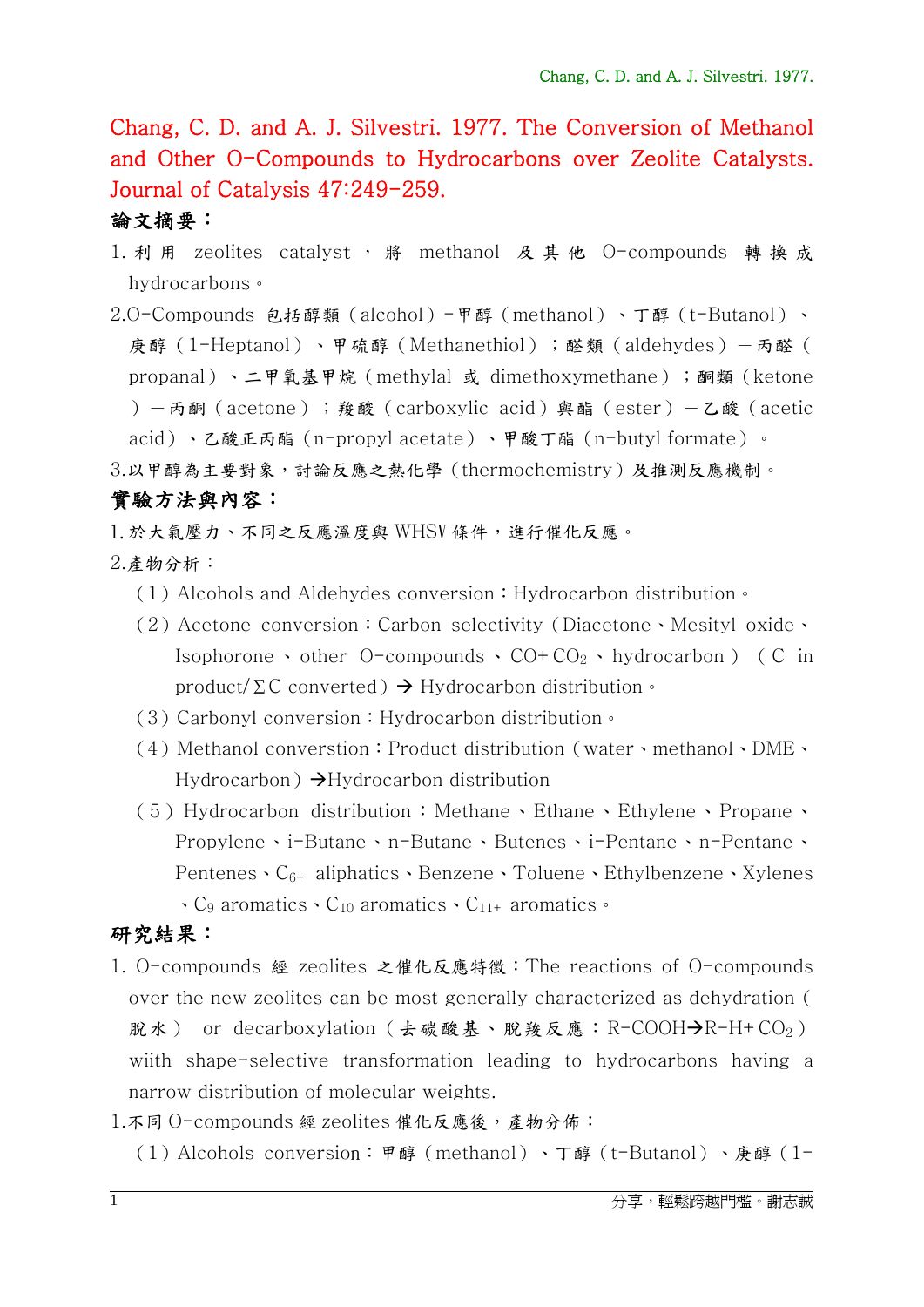Heptanol)等三種醇於反應溫度 371°C 下,產物分佈相似;甲硫醇( Methanethiol)於反應溫度 482°C 下,除有 27.2%之進料轉換成 Dimethyl sulfide  $(CH_3)_2S$  外, 也因反應溫度較高, 出現較多之 light gas, 另, aromatics peak 出現在 $C_9$ , 非前三種醇之 $C_8$ 。

- (2) Aldehydes conversion: 丙醛 (Propanal) 之 aromatics 選擇性高於醇類; 二甲氧基甲烷(methylal 或 dimethoxymethane)之產物與醇類轉換之產物 相似,惟有  $11.0\%$ 之產物分裂成 CO+CO<sub>2</sub>。
- (3)Kentose conversion:反應溫度 250、280°C 下,轉換率很低,hydrocarbon distribution 中以丁烯 (isobutene) 最多。當溫度超過 288°C 時, hydrocarbon distribution 發生顯著改變, Mesitylene 急速下降,產物分佈 與來自 Alcohol 或 Aldehydes 轉換者相似。
- (4) Carboxylic acids and ester conversion: 於 371°C、LHSV = 1 下, 乙酸轉 換所得產物以丁烯(isobutene)為主,並存有可偵測到之 acetone;乙酸正 丙酯(n-propyl acetate)之產物以丙烯(prolylene)為主。

2.Methanol→Hydrocarbons 之反應路徑 (reaction path):

 $2CH_3OH \xrightarrow{\text{H}_3O} CH_3OCH_3 \xrightarrow{\text{H}_2O} H_3OH$  $C_2-C_5$  aromatics<br>olefins eyeloparaffins<br> $C_6$ <sup>+</sup> olefins. paraffins

3.Methanol→Hydrocarbons 之產物分佈:

- ( 1 ) The hydrocarbons produced exhibit a relatively narrow range of molecular weights, terminating abruptly at about  $C_{10} \cdot$  碳鏈之最大碳數:  $C_{10}$  。碳鏈之限制來自 unique molecular shape selectivity of the zeolites used。
- (2)產物分佈與 space velocity 有關。
- 4.溫度 (260∼538℃) 對 methanol→Hydrocarbons 之產物分佈之影響:
	- (1)260°C,主要為脫水反應,產物以二甲醚(Dimethyl ether, DME)為主,合 成之 hydrocarbons 以  $C_2-C_5$  Olefins 為主。
	- (2)340~375°C,出現數量較多之 Aromatics。
	- (3) 溫度增加, 因 secondary cracking reaction, 導致 light olefins 及 methane 之產出。
- $(4)500^{\circ}$ C以上, methanol 分解成 H<sub>2</sub>及 CO。
- 5.Methanol→Hydrocarbons 之熱化學分析:
	- (1)為放熱(exothermic)反應過程。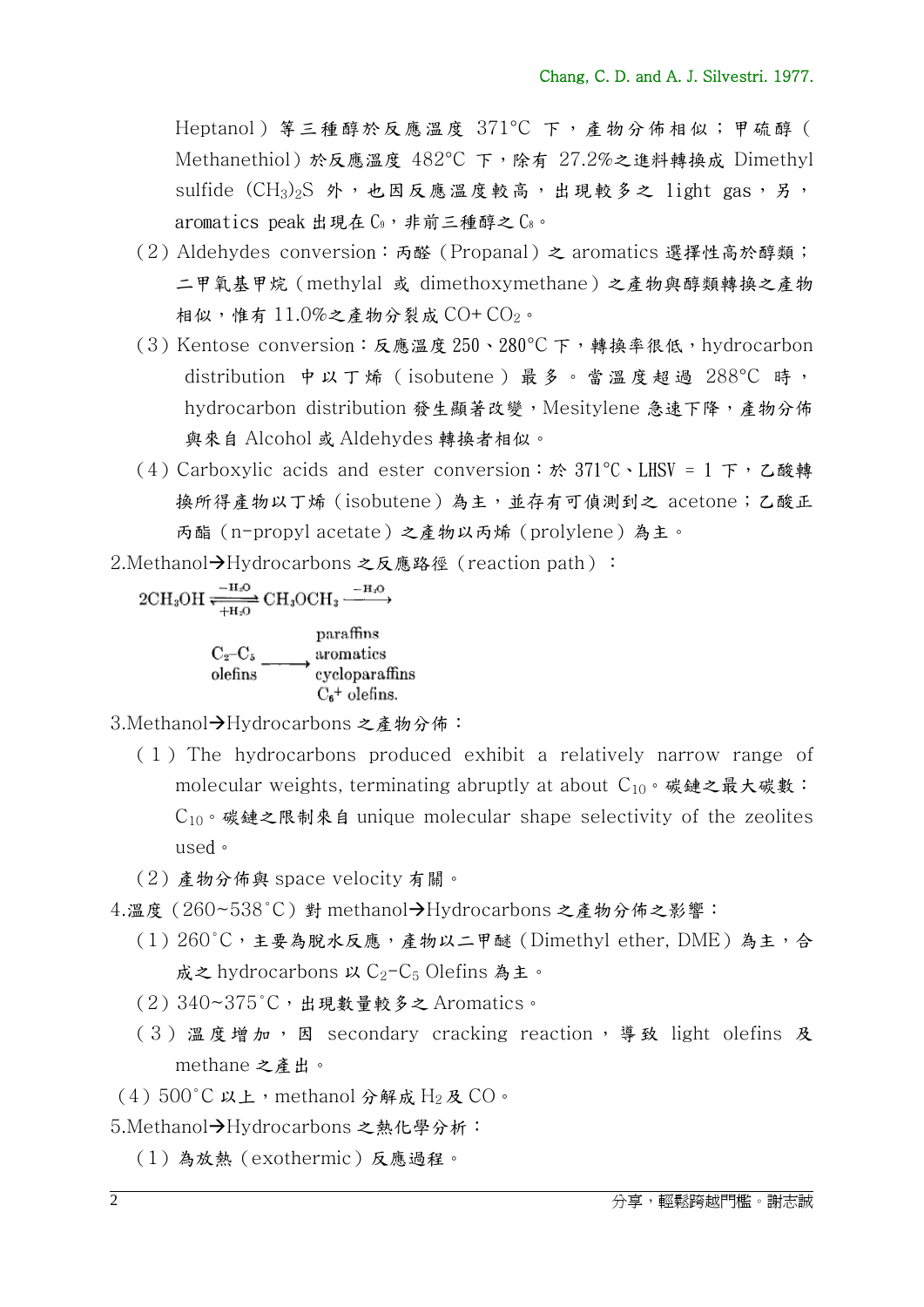(2)以反應溫度 371°C 者為例,2CH<sub>3</sub>OH→CH<sub>3</sub>OCH<sub>3</sub>+H<sub>2</sub>O、CH<sub>3</sub>OCH<sub>3</sub>→C<sub>2</sub>-C<sub>5</sub> Olefins、C<sub>2</sub>-C<sub>5</sub> Olefins → final hydrocarbon distribution 等三階段放熱比 例為 1:2:2。

6.Methanol-Hydrocarbons 之反應機制 (reaction mechanism):

- (1)Formation of carbenoid species is a primary step.
- (2) Methylene diradical once formed can dimerize (成為二聚物)

 $2[\cdot \text{CH}_2] \rightarrow \text{C}_2\text{H}_4$ 

Or interact with methanol and dimethyl ester (DME,  $CH_3OCH_3$ ) via  $\text{SD}^3$ C-H insertion:

 $\Gamma:CH_2 \to CH_3\text{-}OR \to CH_3CH_2\text{-}OR$ 

 $CH_3CH_2-OR \rightarrow C_2H_4 + HOR.$ 

(3)The primary mechanism in Methanol/DME conversion to olefins is a concerted biomolecular reaction between methylene donor and acceptor(methanol 或 methyl ether 甲基醚). Subsequent protolysis( 質子解) yields olefins:

CH<sub>3</sub>OR + CH<sub>3</sub>OR' 
$$
\longrightarrow
$$
 CH<sub>2</sub> OR  
\nCH<sub>3</sub>CH<sub>2</sub>OR' + HOR  
\nCH<sub>3</sub>CH<sub>2</sub>OR' + HOR  
\nCH<sub>3</sub>CH<sub>2</sub>OR'  $\xrightarrow{H^{\oplus}}$  C<sub>2</sub>H<sub>4</sub> + HOR'  
\nR \cdot R' = H  $\&$   $\&$  R:

Venuto and Landis (1971): an initial  $\alpha$ -elimination step followed by polymerization of the divalent carbenoid species ( $:CH<sub>2</sub>$ ) to form olefins:

$$
H \underbrace{\neg CH_2 \neg \neg CH_2} \rightarrow H_2O + [CH_2]
$$
  
\n
$$
n[CH_2] \longrightarrow (CH_2)_n
$$

P. B. Venuto, P. B. And P. S. Landis, 1971. Formation of stilbenes and related compounds from reaction of benzyl-type mercaptans over zeolites. Journal of Catalysis 21: 330-335 .

【1】烯烴(alkene, olefin, or olefine)為含有 C=C 鍵(carbon-to-carbon double bond)之碳氫化合物,屬於不飽和烴,分為鏈烯烴與環烯烴(環烯烴是 具有環內碳碳雙鍵之環狀區之環狀單烯烴包括環丙烯、環丁烯、環戊烯和 環己烯等)。按含雙鍵之多少分別稱單烯烴、二烯烴等。只擁有一個雙鍵之簡單 烯烴,組成了一個由通式 CnH2n代表之同系物(Homolog)。最簡單之烯烴為乙 烯 $(C_2H_4)$ 。